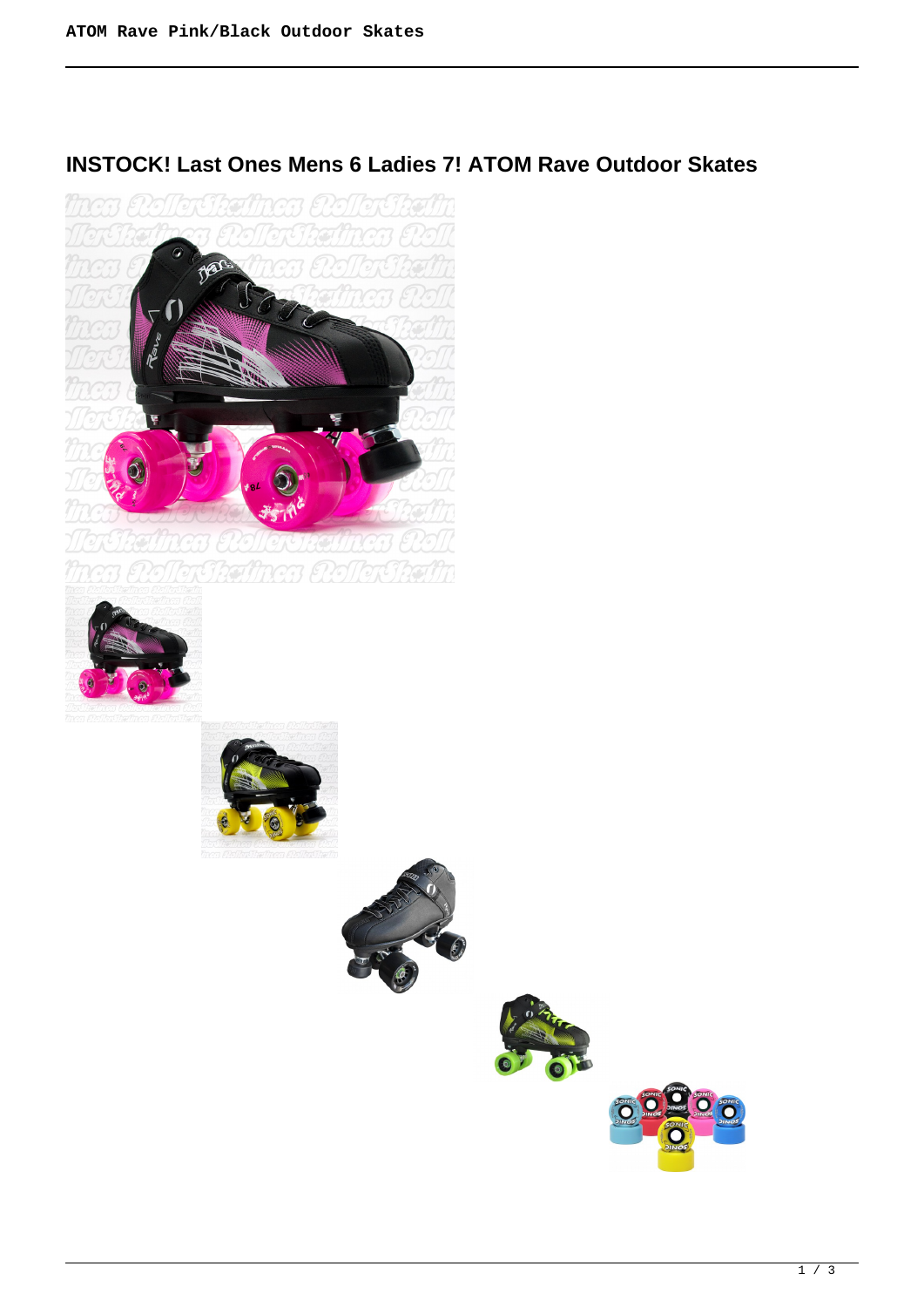

The ATOM Skates Outdoor Rave features Jackson's Comfort last for a comfy fit and your choice of outdoor wheels perfect for paved and concrete surfaces!

Rating: Not Rated Yet **Price**  Base price with tax \$235.00

Price with discount \$170.00

Salesprice with discount

Sales price \$170.00

Sales price without tax \$170.00

Save: \$-65.00

Tax amount

[Ask a question about this product](https://rollerskatin.ca/index.php?option=com_virtuemart&view=productdetails&task=askquestion&virtuemart_product_id=1058&virtuemart_category_id=28&tmpl=component)

#### Description

**The ATOMSkates Rave** features Jackson's Comfort last to create exceptional '1st Try-On' comfort. Constructed from premium vinyl materials, a PVC sole and the Jackson Plate. **The Rave offers great value in an entry-level skate!** Choose your Outdoor wheels in a variety of colours! Available in UNISEX (Men's) sizes 1-12 (Available as per the Pull-down menu). Ladies sizes usually go down one size (ie. Mens 7 = Ladies 8). Measure your foot length [according to these instructions](https://www.liveabout.com/how-to-measure-your-feet-2987812) then check the chart below to pick your skate size!

#### **Features:**

• Great for Beginner to Intermediate outdoor skating (wheels can be changed to accommodate other purposes: Indoor Rink Skating, Freshie Derby, etc.)

• Your choice of available colours in Outdoor wheels!

• Comes with ABEC-7 OR BONES MINI-LOGO Bearings!

### **ATOM Rave Unisex Quad Boot Size Chart:**

| <b>Size</b>  | Foot Length Inches | <b>CM</b> |
|--------------|--------------------|-----------|
| 1            | 8"                 | 20.4      |
| $\mathbf{2}$ | $8 - 3/8"$         | 21.2      |
| 3            | $8 - 5/8"$         | 22.0      |
| 4            | 9"                 | 22.8      |
| 5            | 9.25"              | 23.6      |
| 6            | $9 - 5/8"$         | 24.4      |
| 7            | $9 - 15/16"$       | 25.2      |
| 8            | $10 - 1/4"$        | 26.0      |
| 9            | $10 - 1/2"$        | 26.8      |
| 10           | $10 - 7/8"$        | 27.6      |
| 11           | $11 - 3/16"$       | 28.4      |
| 12           | $11 - 1/2"$        | 29.2      |